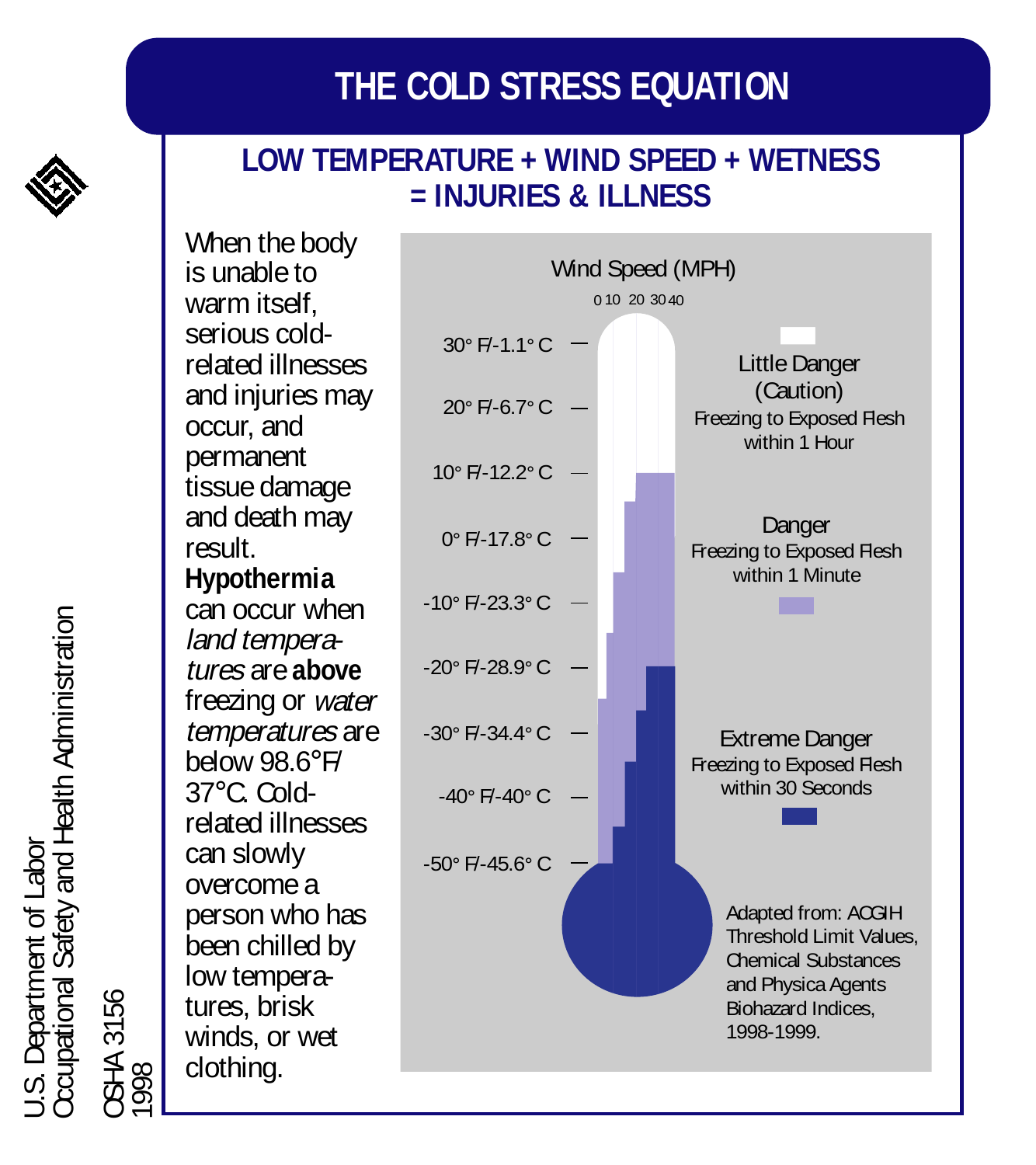# **FROST BITE**

#### **What Happens to the Body:**

FREEZING IN DEEP LAYERS OF SKIN AND TISSUE; PALE, WAXY-WHITE SKIN COLOR; SKIN BECOMES HARD and NUMB; USUALLY AFFECTS THE FINGERS, HANDS, TOES, FEET, EARS, and NOSE.

## **What Should Be Done: (land temperatures)**

- Move the person to a warm dry area. Don't leave the person alone.
- Remove any wet or tight clothing that may cut off blood flow to the affected area.
- **DO NOT** rub the affected area, because rubbing causes damage to the skin and tissue.
- **Gently** place the affected area in a warm (105°F) water bath and monitor the water temperature to **slowly** warm the tissue. Don't pour warm water directly on the affected area because it will warm the tissue too fast causing tissue damage. Warming takes about 25-40 minutes.
- After the affected area has been warmed, it may become puffy and blister. The affected area may have a burning feeling or numbness. When normal feeling, movement, and skin color have returned, the affected area should be dried and wrapped to keep it warm. **NOTE:** If there is a chance the affected area may get cold again, do not warm the skin. If the skin is warmed and then becomes cold again, it will cause severe tissue damage.
- Seek medical attention as soon as possible.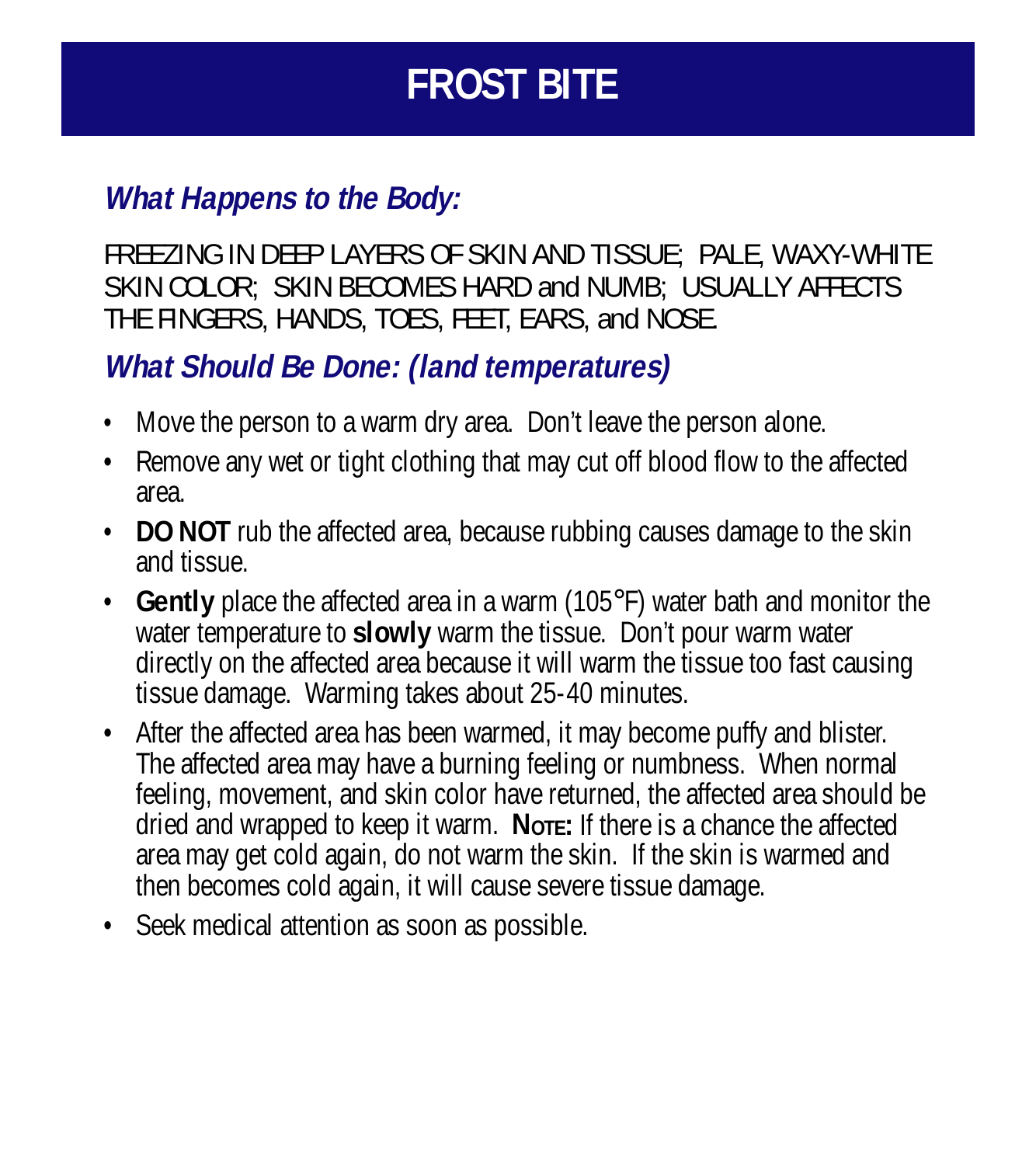# **HYPOTHERMIA - (Medical Emergency**)

## **What Happens to the Body:**

NORMAL BODY TEMPERATURE (98.6° F/37°C ) DROPS TO OR BELOW 95°F (350 C); FATIGUE OR DROWSINESS; UNCONTROLLED SHIVERING; COOL BLUISH SKIN; SLURRED SPEECH; CLUMSY MOVEMENTS; IRRITABLE, IRRATIONAL OR CONFUSED BEHAVIOR.

# **What Should Be Done: (land temperatures)**

- Call for emergency help (i.e., Ambulance or Call 911).
- Move the person to a warm, dry area. Don't leave the person alone. Remove any wet clothing and replace with warm, dry clothing or wrap the person in blankets.
- Have the person drink warm, sweet drinks (sugar water or sports-type drinks) if they are alert. **Avoid drinks with caffeine** (coffee, tea, or hot chocolate) or alcohol.
- Have the person move their arms and legs to create muscle heat. If they are unable to do this, place warm bottles or hot packs in the arm pits, groin, neck, and head areas. **DO NOT** rub the person's body or place them in warm water bath. This may stop their heart.

### **What Should Be Done: (water temperatures)**

- Call for emergency help (Ambulance or Call 911). Body heat is lost up to 25 times faster in water
- **DO NOT** remove any clothing. Button, buckle, zip, and tighten any collars, cuffs, shoes, and hoods because the layer of trapped water closest to the body provides a layer of insulation that slows the loss of heat. Keep the head out of the water and put on a hat or hood.
- Get out of the water as quickly as possible or climb on anything floating. **DO NOT** attempt to swim unless a floating object or another person can be reached because swimming or other physical activity uses the body's heat and reduces survival time by about 50 percent.
- If getting out of the water is not possible, wait quietly and conserve body heat by folding arms across the chest, keeping thighs together, bending knees, and crossing ankles. If another person is in the water, huddle together with chests held closely.